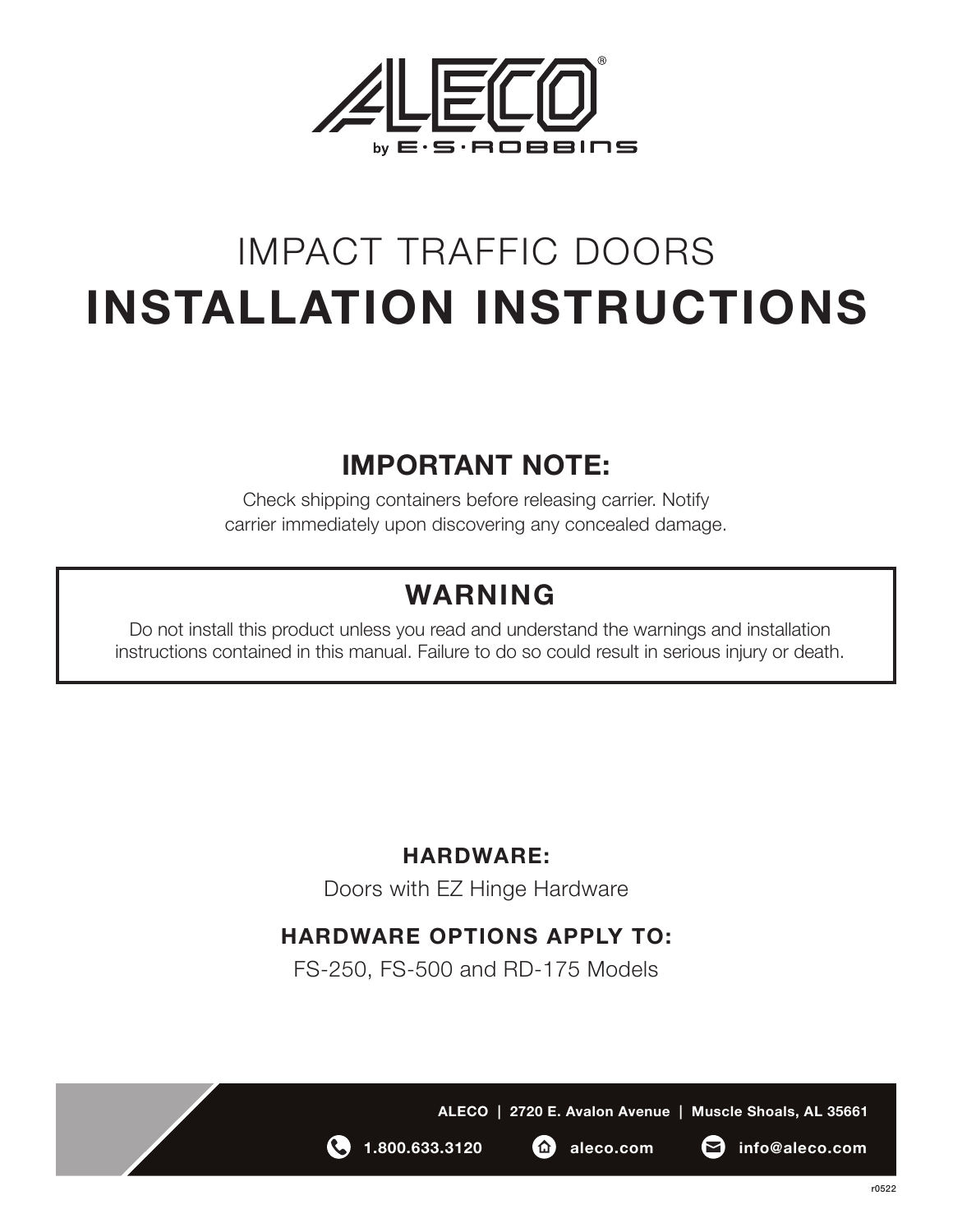#### **Required Tools**

- Center Punch
- Drill (1/4" or 3/8" electric)
- Drill bit: #7 (for steel channel)
- Extension Cord
- Hammer
- Level (3' minimum)
- Need Nose Pliers
- Pen or Pencil
- Plumb Bob
- Screwdriver, Slotted
- Tape Measure
- $\bullet$  Tap 1/4" 20 NC (for steel channel)



# **Step(1)** Doorway Preparation

- **1.1** Inspect. If carton or doors are damaged from shipping (bent shaft, etc.), contact factory.
- **1.2** Check jamb and header for plumb, level and square (measure diagonals).
- **1.3** Match size of door opening to size on packing slip.
- Before installation, ensure hinges are lubricated with a lithium base lubricant. (Recommended to lubricate monthly for optimized performance) **1.4**
- **1.5** Mark center plumb line on jamb.
- **1.6** Remove the top mounting angle from the door by removing the hardware housing screws from the top corner of each side.
- **1.7** Line up the centerline on the bottom of the mounting angle with jamb centerline. Use the angle as a template to mark the hole locations on the jamb and header and center punch the holes.
- Use the jamb guard as a template for the bottom mounting holes, lining up the centerline of the jamb guard with the centerline of the jamb. Mark the hole locations on jamb and floor and center punch the holes. **1.8**
- Drill centers with #7 bit (for steel channel), tap 1/4 20 and fasten to jamb with  $1/4 - 20$  bolts. **1.9**
- **1.10** If jambs are wood or hollow metal over wood, fasten using 1 1/2" wood lags. Hollow metal frames without wood rough blocks should have 1/4" steel reinforcements (b/o) at jamb and header mounting locations.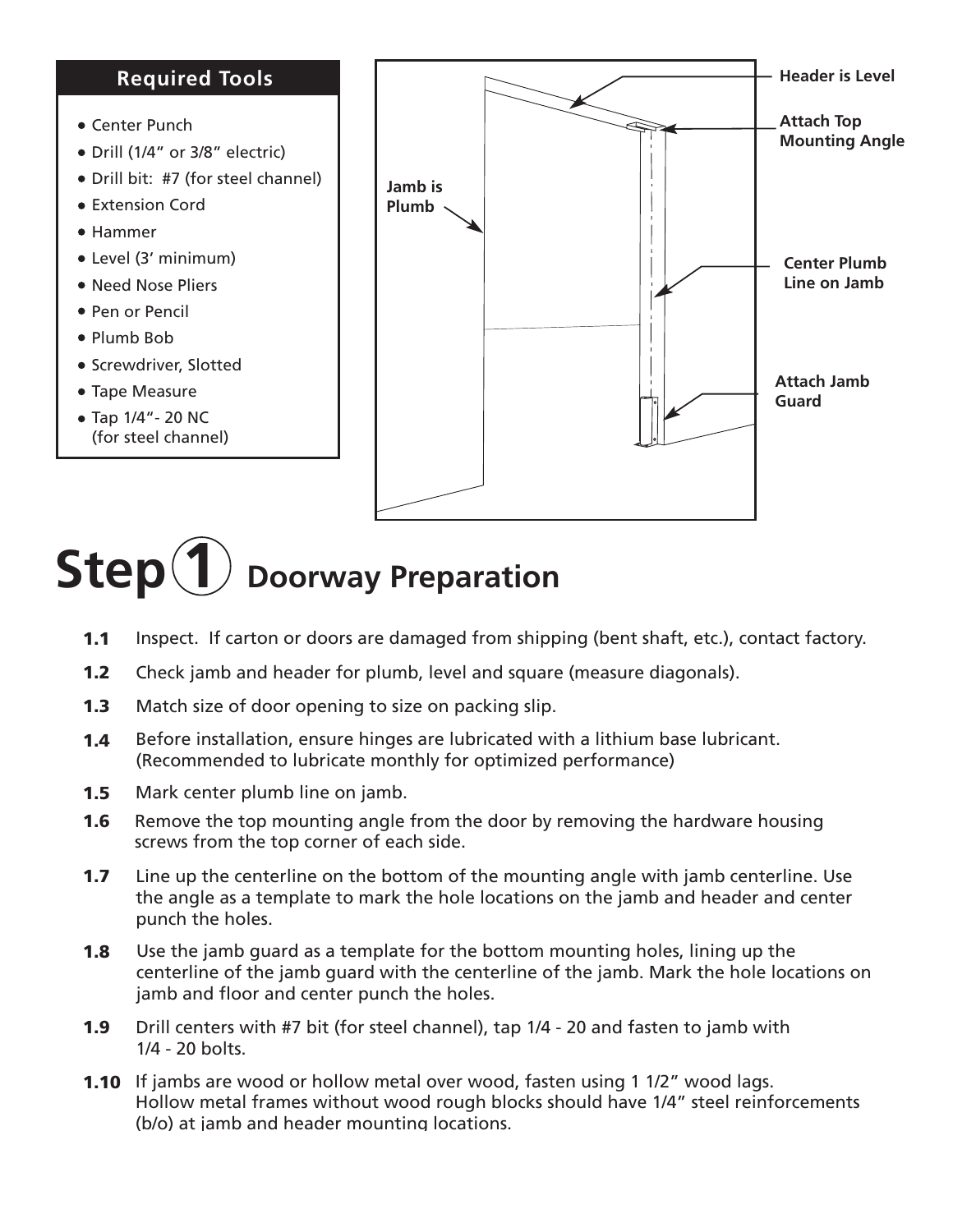

Customer/ Installer will need to provide Jamb Guard/Top Angle Mounting Screws depending on the substrate, wall type and/or frame style used.